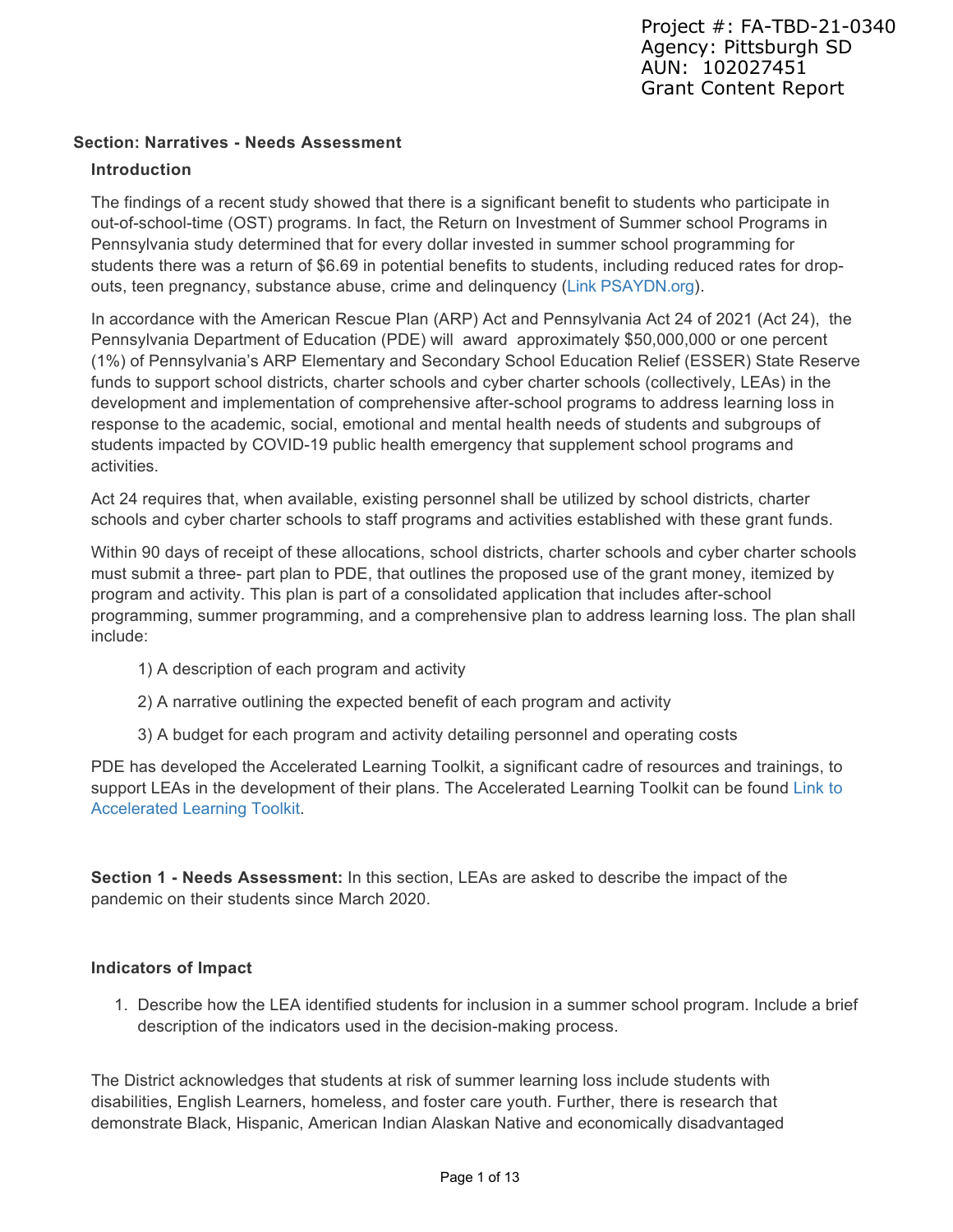students (Kuhfeld, et.al., 2019, Atteberry, et. Al. 2019) are more likely to experience and struggle with recovering from summer learning loss. As a result, these students will be prioritized for inclusion in the summer program. In addition, other indicators the District will consider when determining the students most in need of support include but are not limited to the following: --unfinished learning (learning loss and learning lag as demonstrated through assessments, grades, attendance, progress or lack of progress on learning goals outlined in IEPs and 504 plans, and course failures) and acceleration; --students in pivotal transition grades (3rd, 5th & 8th) and other identified grades based on school and district-level progress monitoring data; and --social emotional indicators (students who have fewer strengths on the SEL survey than the average for the grade level). Acknowledging that extant data do not always provide an accurate picture of student need, in addition to the data used to identify students each principal will work with their teachers and staff to ensure that students who have a need and are not identified through the data review will be included in consideration for the available programs.Kuhfeld, M., Condron, D., & Downey, D. (2019). When Does Inequality Grow? A Seasonal Analysis of Racial/Ethnic Disparities in Learning in Kindergarten through Eighth Grade. (The Collaborative for Student Growth at NWEA Working Paper). Atteberry, Allison, and Andrew McEachin. (2019). School's Out: The Role of Summers in Understanding Achievement Disparities. (EdWorkingPaper: 19-82). Retrieved from Annenberg Institute at Brown University: https://doi.org/10.26300/2mam-bp02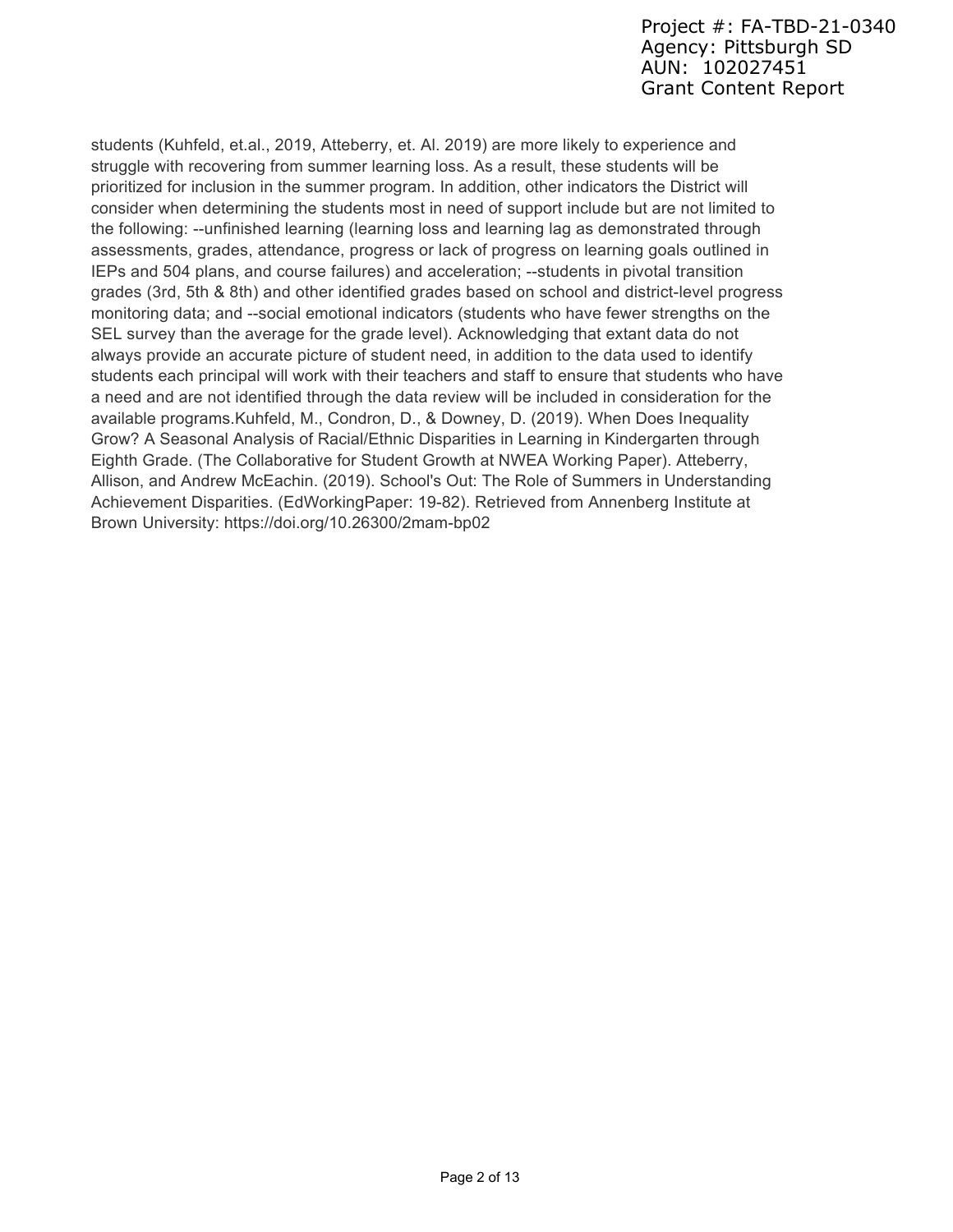### **Section: Narratives - Summer School Program Questions**

**Summer School Program Questions:** In this section, LEAs are asked to describe the activities they have designed to provide summer school programming for their students.

2. Identify the target student-group for the summer school program. Will the focus be on academic growth, social and emotional wellness, or some other factor to support student growth? For each group, provide specific strategies that were used or will be used to identify and measure impacts.

| <b>Student Group</b>                                                      | <b>Area of Focus</b>   | <b>Number of Students</b><br><b>Served</b> | <b>Provide specific</b><br>strategies that were<br>used or will be used<br>to identify and<br>measure impacts   |
|---------------------------------------------------------------------------|------------------------|--------------------------------------------|-----------------------------------------------------------------------------------------------------------------|
| Major Racial and<br><b>Ethnic Groups</b>                                  | <b>Academic Growth</b> | 811                                        | NWEA MAP and<br>Academic Progress as<br>measured by student<br>performance on<br>activities and<br>assignments. |
| Major Racial and<br><b>Emotional Wellness</b><br><b>Ethnic Groups</b>     |                        | 811                                        | NWEA MAP and<br>Academic Progress as<br>measured by student<br>performance on<br>activities and<br>assignments. |
| Children from Low-<br><b>Academic Growth</b><br><b>Income Families</b>    |                        | 1,071                                      | NWEA MAP and<br>Academic Progress as<br>measured by student<br>performance on<br>activities and<br>assignments. |
| Children from Low-<br><b>Emotional Wellness</b><br><b>Income Families</b> |                        | 1,071                                      | NWEA MAP and<br>Academic Progress as<br>measured by student<br>performance on<br>activities and<br>assignments. |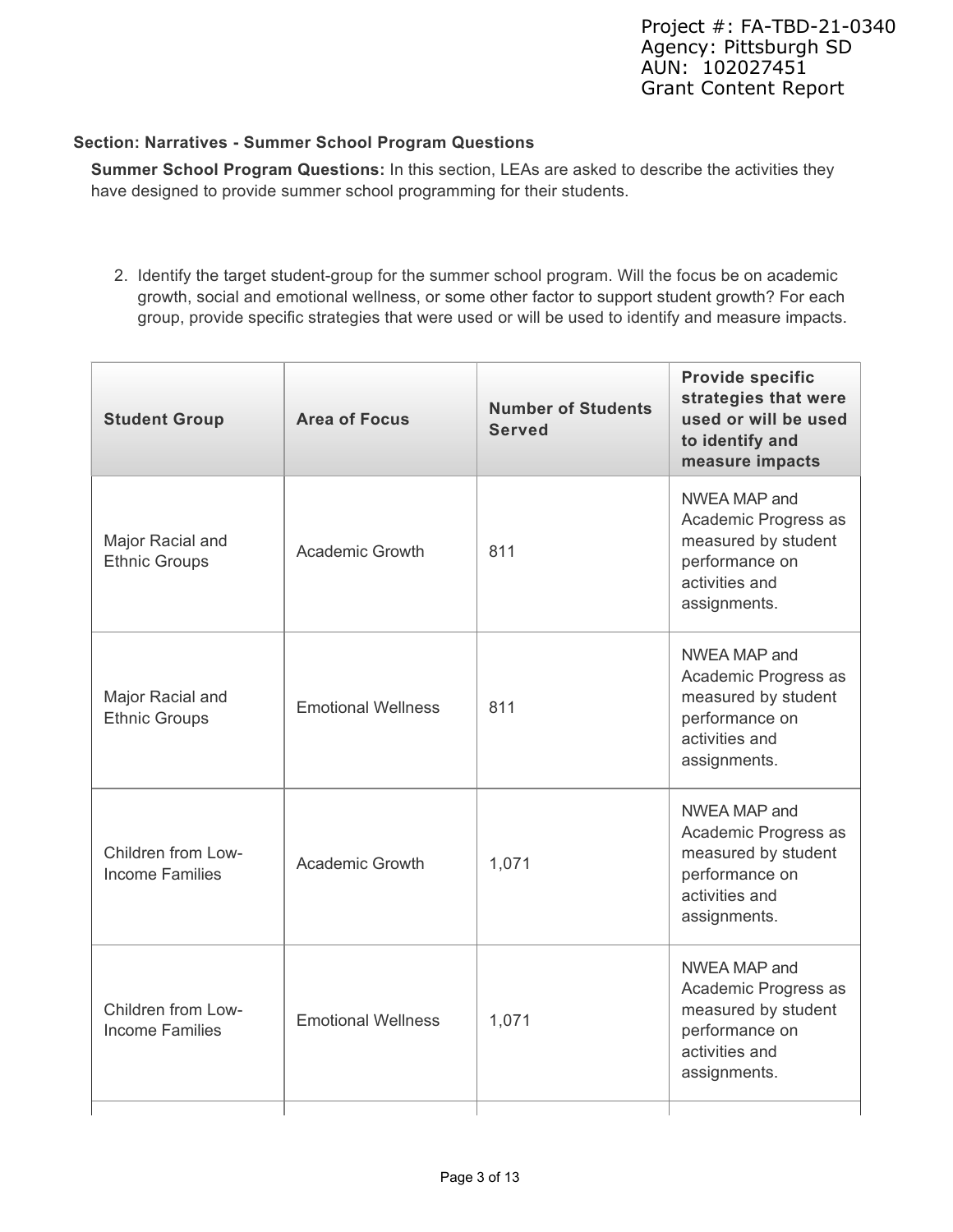| <b>Student Group</b>                                                          | <b>Area of Focus</b>               | <b>Number of Students</b><br><b>Served</b>                                                                      | <b>Provide specific</b><br>strategies that were<br>used or will be used<br>to identify and<br>measure impacts   |
|-------------------------------------------------------------------------------|------------------------------------|-----------------------------------------------------------------------------------------------------------------|-----------------------------------------------------------------------------------------------------------------|
| Children with<br><b>Disabilities</b>                                          | <b>Academic Growth</b>             | NWEA MAP and<br>Academic Progress as<br>measured by student<br>performance on<br>activities and<br>assignments. |                                                                                                                 |
| Children with<br><b>Disabilities</b>                                          | <b>Emotional Wellness</b><br>1,197 |                                                                                                                 | NWEA MAP and<br>Academic Progress as<br>measured by student<br>performance on<br>activities and<br>assignments. |
| <b>English Learners</b>                                                       | <b>Academic Growth</b>             | 78                                                                                                              | NWEA MAP and<br>Academic Progress as<br>measured by student<br>performance on<br>activities and<br>assignments. |
| <b>English Learners</b>                                                       | <b>Emotional Wellness</b>          | 78                                                                                                              | NWEA MAP and<br>Academic Progress as<br>measured by student<br>performance on<br>activities and<br>assignments. |
| <b>Students Experiencing</b><br><b>Academic Growth</b><br><b>Homelessness</b> |                                    | 30                                                                                                              | NWEA MAP and<br>Academic Progress as<br>measured by student<br>performance on<br>activities and<br>assignments. |
| <b>Students Experiencing</b><br>Homelessness                                  | <b>Emotional Wellness</b>          | 30                                                                                                              | NWEA MAP and<br>Academic Progress as<br>measured by student<br>performance on<br>activities and                 |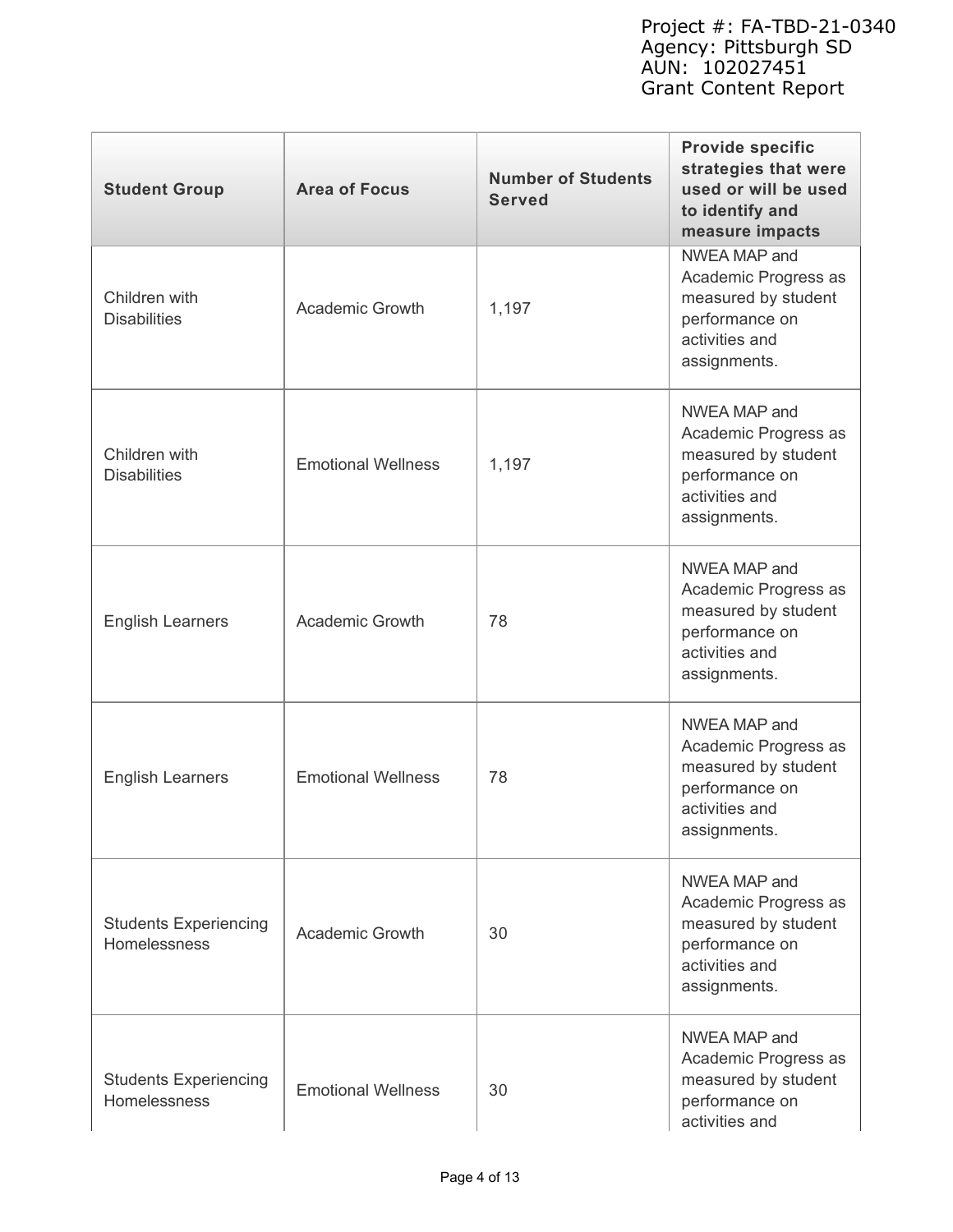| <b>Student Group</b> | <b>Number of Students</b><br><b>Area of Focus</b><br><b>Served</b> |    | <b>Provide specific</b><br>strategies that were<br>used or will be used<br>to identify and<br>measure impacts   |
|----------------------|--------------------------------------------------------------------|----|-----------------------------------------------------------------------------------------------------------------|
|                      |                                                                    |    | assignments.                                                                                                    |
| Youth in Foster Care | <b>Academic Growth</b><br>30                                       |    | NWEA MAP and<br>Academic Progress as<br>measured by student<br>performance on<br>activities and<br>assignments. |
| Youth in Foster Care | <b>Emotional Wellness</b>                                          | 30 | NWEA MAP and<br>Academic Progress as<br>measured by student<br>performance on<br>activities and<br>assignments. |

3. Describe the evidence-based resources that will be used to support student growth during the summer school program.

Summer programming will be designed to incorporate best practices and programmatic elements associated with quality and outcomes for students. Specifically, the District will: (1) Utilize an evidence-based curriculum for reading and math that incorporates SEL, Career Development, and Financial Empowerment with activities that extend student learning, and provide professional development to staff to ensure effective implementation; (2) Ensure that programming runs for sufficient duration, providing enough academic time on task to realize outcomes; (3) Promote regular program attendance; (4) Prioritize establishing positive, supportive, and welcoming environments for students, families, and staff; and (5) Ensure appropriate supports for students with special needs, including students with exceptionalities and English language learners. Resource: Investing in Successful Summer ProgramsA Review of Evidence Under the Every Student Succeeds Act https://www.rand.org/content/dam/rand/pubs/research\_reports/RR2800/RR2836/RAND\_RR28

36.pdf

4. Describe the staff that will provide the summer school program (i.e,. internal staff or outside resources).

| <b>Number of Staff Members</b> | Internal/Outside Provider | Role |
|--------------------------------|---------------------------|------|
|                                |                           |      |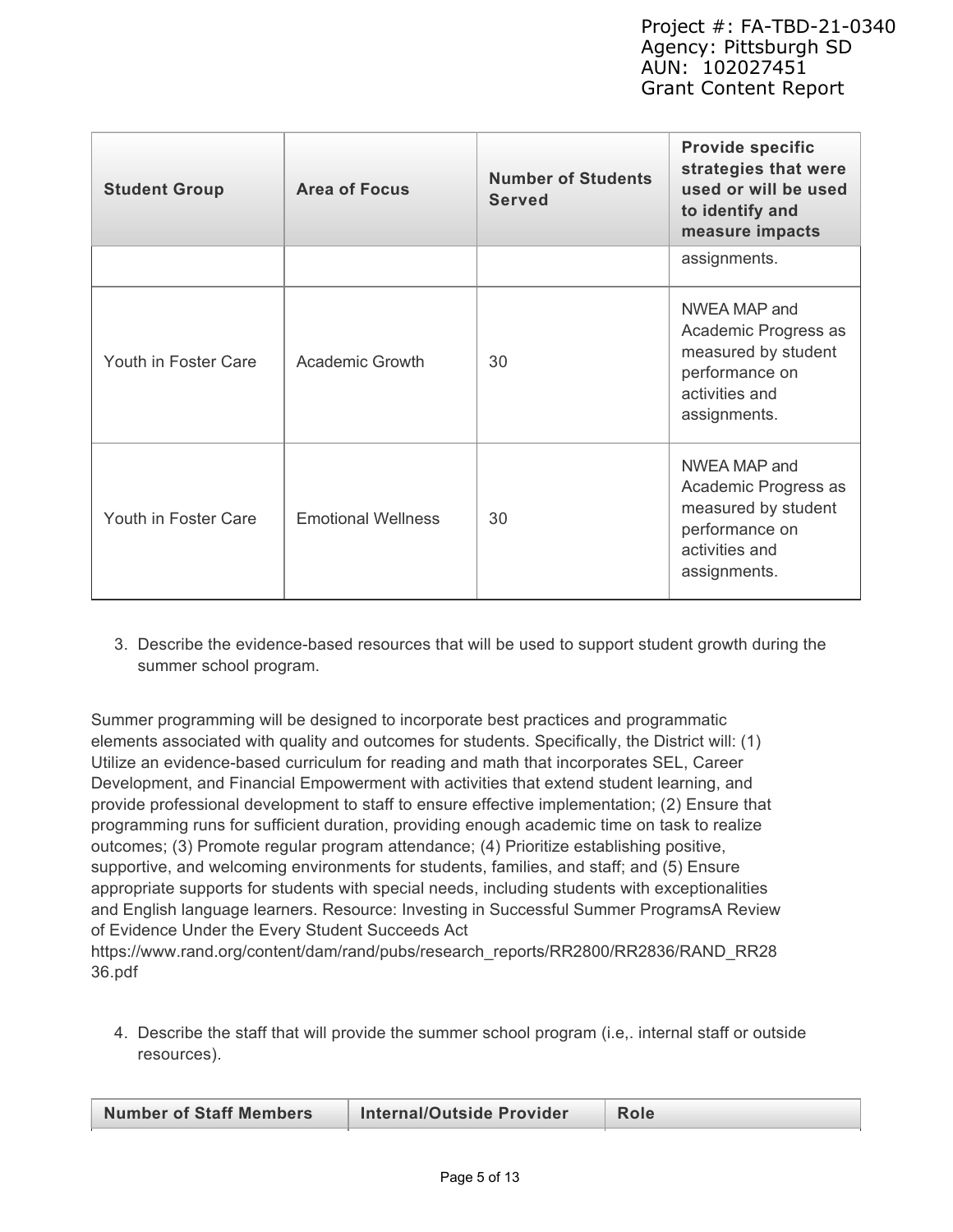| <b>Number of Staff Members</b> | Internal/Outside Provider | Role                                                                                                                                                                                                            |
|--------------------------------|---------------------------|-----------------------------------------------------------------------------------------------------------------------------------------------------------------------------------------------------------------|
| 268                            | Internal Provider         | Special Education teachers,<br>paraprofessionals, nurses,<br>mental health therapists, and<br>support staff that will work in<br>the summer program. Note:<br>Other staff costs will be funded<br>in ESSER III. |
| 8                              | <b>Internal Provider</b>  | Curriculum developers, lead for<br>each building, curriculum and<br>program support coaches,<br>SEL/Behavior coach, transition<br>counselor, EL<br>teacher/specialist                                           |

### $\mathscr{A}$

**a. The LEA assures it understands it is responsible to offer the work to its internal employees prior to engaging outside entities.**

### $\mathscr{A}$

**b. The LEA assures it understands it is responsible to ensure that all summer school program staff hold the appropriate certifications for the program that is being delivered.**

5. How will the LEA assess the success of the summer school program? Please identify the tool, frequency of use, and expected results.

| <b>Tool Used to Evaluate</b><br><b>Success</b> | <b>Frequency of Use</b> | <b>Expected Results</b>                                                                       |
|------------------------------------------------|-------------------------|-----------------------------------------------------------------------------------------------|
| <b>Total Attendance</b>                        | End of program          | At least 30% of the participants<br>will attend a minimum of 20 of<br>the instructional days. |
| Average Attendance                             | End of program          | Average daily attendance will<br>be greater than 50% of the<br>targeted students.             |
|                                                |                         | Prevention of summer learning                                                                 |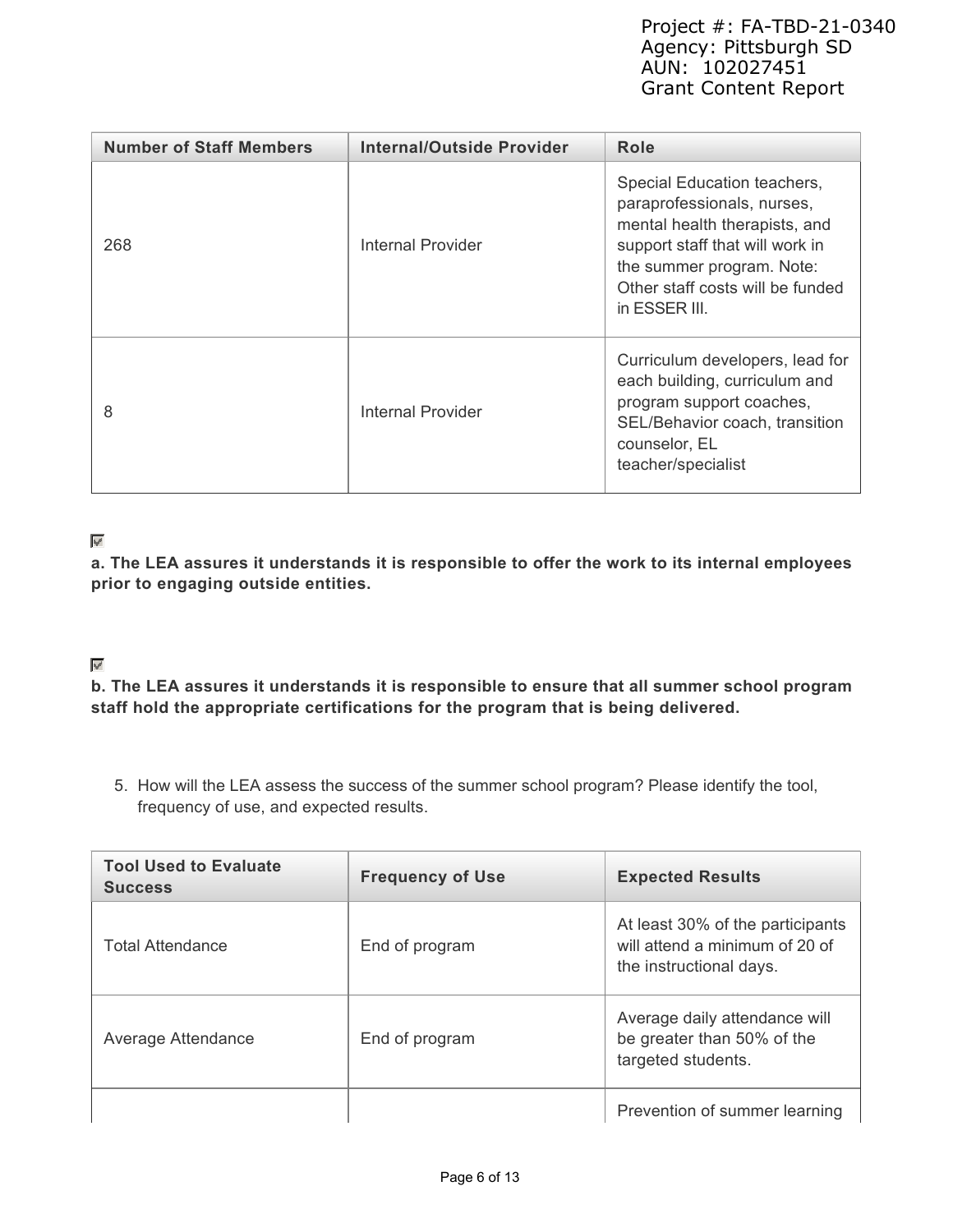| <b>Tool Used to Evaluate</b><br><b>Success</b> | <b>Frequency of Use</b>                                 | <b>Expected Results</b>                                                                                                                                                                                                                                                                                                                                                                                                                                                     |
|------------------------------------------------|---------------------------------------------------------|-----------------------------------------------------------------------------------------------------------------------------------------------------------------------------------------------------------------------------------------------------------------------------------------------------------------------------------------------------------------------------------------------------------------------------------------------------------------------------|
| <b>NWEA Map</b>                                | 2 (at beginning of program and<br>start of school year) | loss will be demonstrated by<br>80% of the participants who<br>attended a minimum of 20 days<br>and have assessment scores.<br>achieving a higher<br>standardized score comparing<br>the beginning of the program<br>as compared to the beginning<br>of the next school year on the<br>Math and ELA NWEA MAP<br>assessments - specifically a<br>RIT score of 4 or more points<br>higher on the NWEA MAP<br>assessment taken at the<br>beginning of the next school<br>year. |
| <b>NWEA Map</b>                                | 2 (end of prior year and start of<br>next school year)  | 80% of the students who<br>participate in a minimum of 20<br>days of the summer program<br>and have assessment results,<br>will demonstrate greater<br>increases in their national<br>percentile rank by comparing<br>to a matched sample of<br>students who did not<br>participate in the summer<br>program (match based on<br>demographic and prior<br>performance).                                                                                                      |
| IEP Learning Goals and 504<br>Plans            | Quarterly 4 times per year                              | Progress on individual student<br>goals.                                                                                                                                                                                                                                                                                                                                                                                                                                    |

6. How will the LEA engage families in the summer school program?

School-based staff will engage with families to communicate about the program and enroll students to include sending Notice of Recommended Educational Placement (NOREP); summer program staff will host a pre-program kick-off family engagement event, open house, and end-of-program culminating celebration event. An end-of-program survey will capture feedback to inform changes in the future. Families for students with disabilities and English Learners will receive a summary of student progress at the end of the program.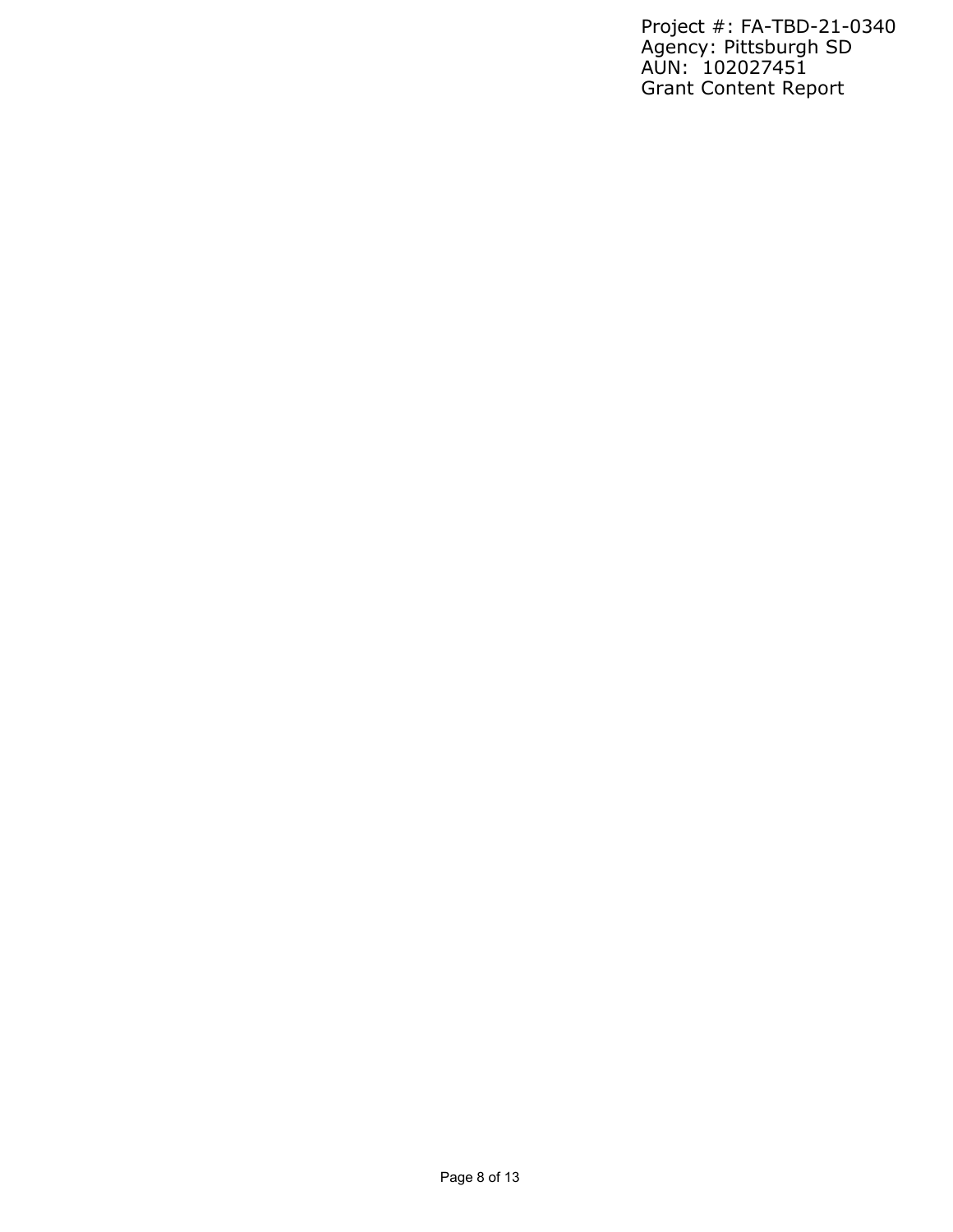# **Section: Budget - Instruction Expenditures**

Instruction Expenditures

### **Budget**

\$1,112,630.00 **Allocation** \$1,112,630.00

# **Budget Over(Under) Allocation**

\$0.00

Budget Summary

| <b>Function</b>                                                                | <b>Object</b>  | <b>Amount</b>  | <b>Description</b>                       |
|--------------------------------------------------------------------------------|----------------|----------------|------------------------------------------|
| 1400 - Other<br><b>Instructional Programs</b><br>$-$ Elementary /<br>Secondary | 100 - Salaries | \$833,298.00   | Staff salaries for<br>summer school      |
| 1400 - Other<br><b>Instructional Programs</b><br>$-$ Elementary /<br>Secondary | 200 - Benefits | \$222,366.00   | Mandatory benefits for<br>staff salaries |
|                                                                                |                | \$1,055,664.00 |                                          |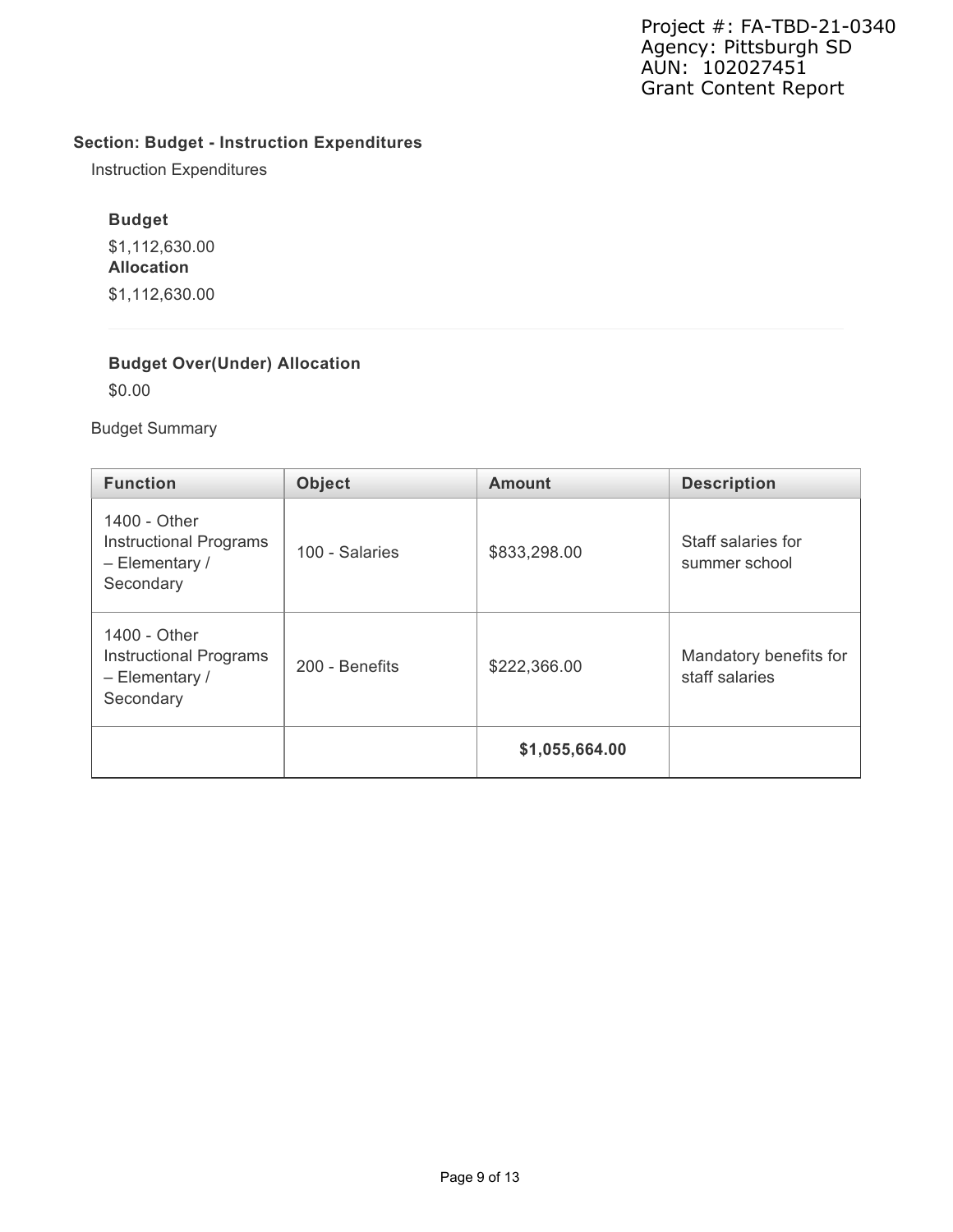# **Section: Budget - Support and Non-Instructional Expenditures**

Support and Non-Instructional Expenditures

### **Budget**

\$1,112,630.00 **Allocation** \$1,112,630.00

# **Budget Over(Under) Allocation**

\$0.00

Budget Summary

| <b>Function</b>                                                  | <b>Object</b>                | <b>Amount</b> | <b>Description</b>        |
|------------------------------------------------------------------|------------------------------|---------------|---------------------------|
| 5000 - OTHER<br><b>EXPENDITURES AND</b><br><b>FINANCING USES</b> | 900 - Indirect Costs<br>Rate | \$56,966.00   | Indirect Costs @<br>5.12% |
|                                                                  |                              | \$56,966.00   |                           |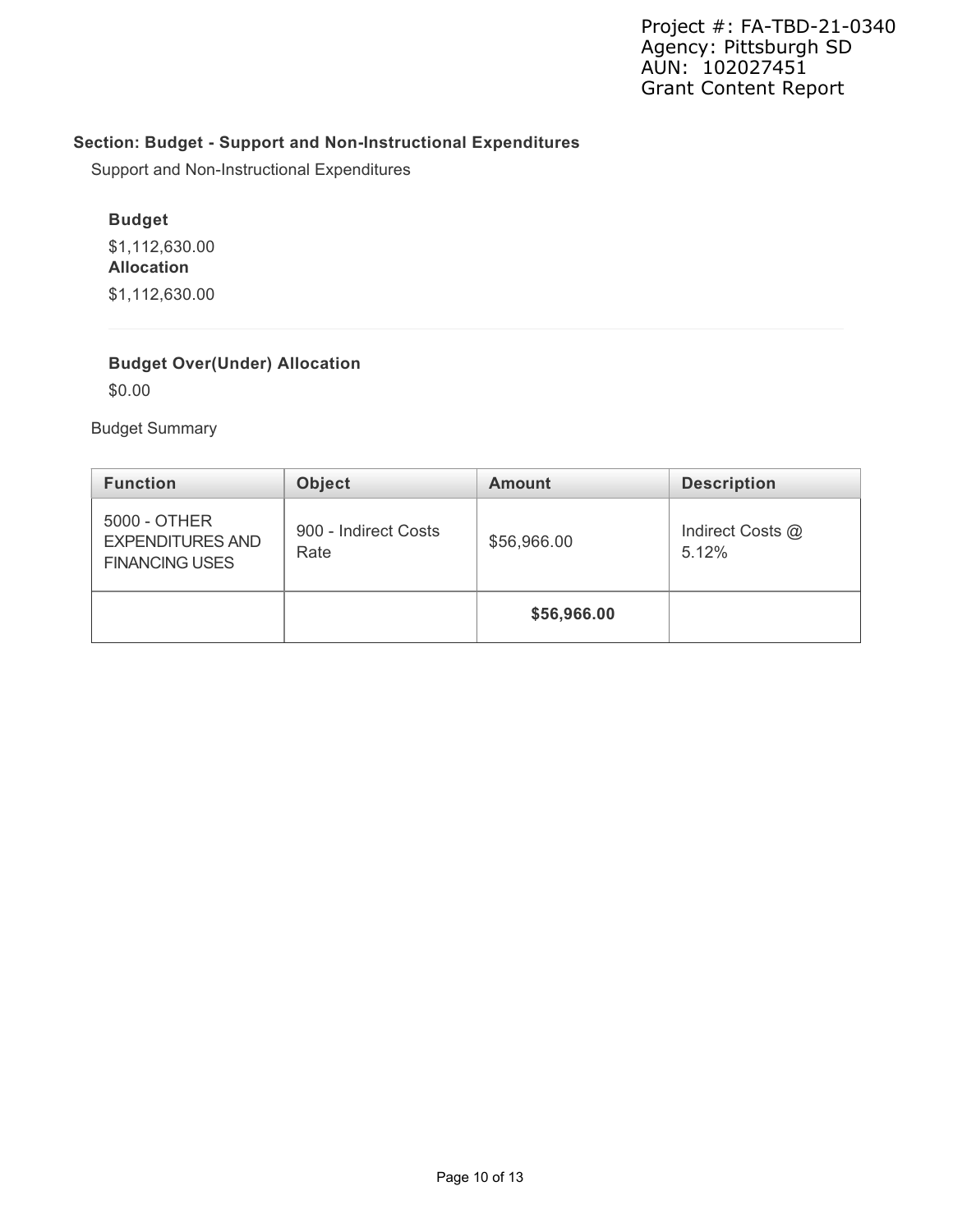# **Section: Budget - Budget Summary BUDGET SUMMARY**

|                                                                                   | 100<br><b>Salaries</b>    | 200<br><b>Benefits</b> | 300<br><b>Purchased</b><br>Professional<br>and<br><b>Technical</b><br><b>Services</b> | 400<br><b>Purchased</b><br><b>Property</b><br><b>Services</b> | 500 Other<br><b>Purchased</b><br><b>Services</b> | 600<br><b>Supplies</b><br>800<br><b>Dues</b><br>and<br>Fees | 700<br>Property | <b>Totals</b>  |
|-----------------------------------------------------------------------------------|---------------------------|------------------------|---------------------------------------------------------------------------------------|---------------------------------------------------------------|--------------------------------------------------|-------------------------------------------------------------|-----------------|----------------|
| 1000 Instruction                                                                  | \$0.00                    | \$0.00                 | \$0.00                                                                                | \$0.00                                                        | \$0.00                                           | \$0.00                                                      | \$0.00          | \$0.00         |
| 1100 REGULAR<br><b>PROGRAMS-</b><br><b>ELEMENTARY/</b><br><b>SECONDARY</b>        | \$0.00                    | \$0.00                 | \$0.00                                                                                | \$0.00                                                        | \$0.00                                           | \$0.00                                                      | \$0.00          | \$0.00         |
| <b>1200 SPECIAL</b><br><b>PROGRAMS-</b><br><b>ELEMENTARY/</b><br><b>SECONDARY</b> | \$0.00                    | \$0.00                 | \$0.00                                                                                | \$0.00                                                        | \$0.00                                           | \$0.00                                                      | \$0.00          | \$0.00         |
| 1300 CAREER<br><b>AND TECHNICAL</b><br><b>EDUCATION</b>                           | \$0.00                    | \$0.00                 | \$0.00                                                                                | \$0.00                                                        | \$0.00                                           | \$0.00                                                      | \$0.00          | \$0.00         |
| 1400 Other<br>Instructional<br>Programs-<br>Elementary /<br><b>Secondary</b>      | \$833,298.00 \$222,366.00 |                        | \$0.00                                                                                | \$0.00                                                        | \$0.00                                           | \$0.00                                                      | \$0.00          | \$1,055,664.00 |
| 1600 * ADULT<br><b>EDUCATION</b><br><b>PROGRAMS</b>                               | \$0.00                    | \$0.00                 | \$0.00                                                                                | \$0.00                                                        | \$0.00                                           | \$0.00                                                      | \$0.00          | \$0.00         |
| 1700 Higher<br><b>Education</b><br><b>Programs</b>                                | \$0.00                    | \$0.00                 | \$0.00                                                                                | \$0.00                                                        | \$0.00                                           | \$0.00                                                      | \$0.00          | \$0.00         |
| 1800 Pre-K                                                                        | \$0.00                    | \$0.00                 | \$0.00                                                                                | \$0.00                                                        | \$0.00                                           | \$0.00                                                      | \$0.00          | \$0.00         |
| 2000 SUPPORT<br><b>SERVICES</b>                                                   | \$0.00                    | \$0.00                 | \$0.00                                                                                | \$0.00                                                        | \$0.00                                           | \$0.00                                                      | \$0.00          | \$0.00         |
| 2100 SUPPORT<br><b>SERVICES –</b><br><b>STUDENTS</b>                              | \$0.00                    | \$0.00                 | \$0.00                                                                                | \$0.00                                                        | \$0.00                                           | \$0.00                                                      | \$0.00          | \$0.00         |
| 2200 Staff<br>Support                                                             | \$0.00                    | \$0.00                 | \$0.00                                                                                | \$0.00                                                        | \$0.00                                           | \$0.00                                                      | \$0.00          | \$0.00         |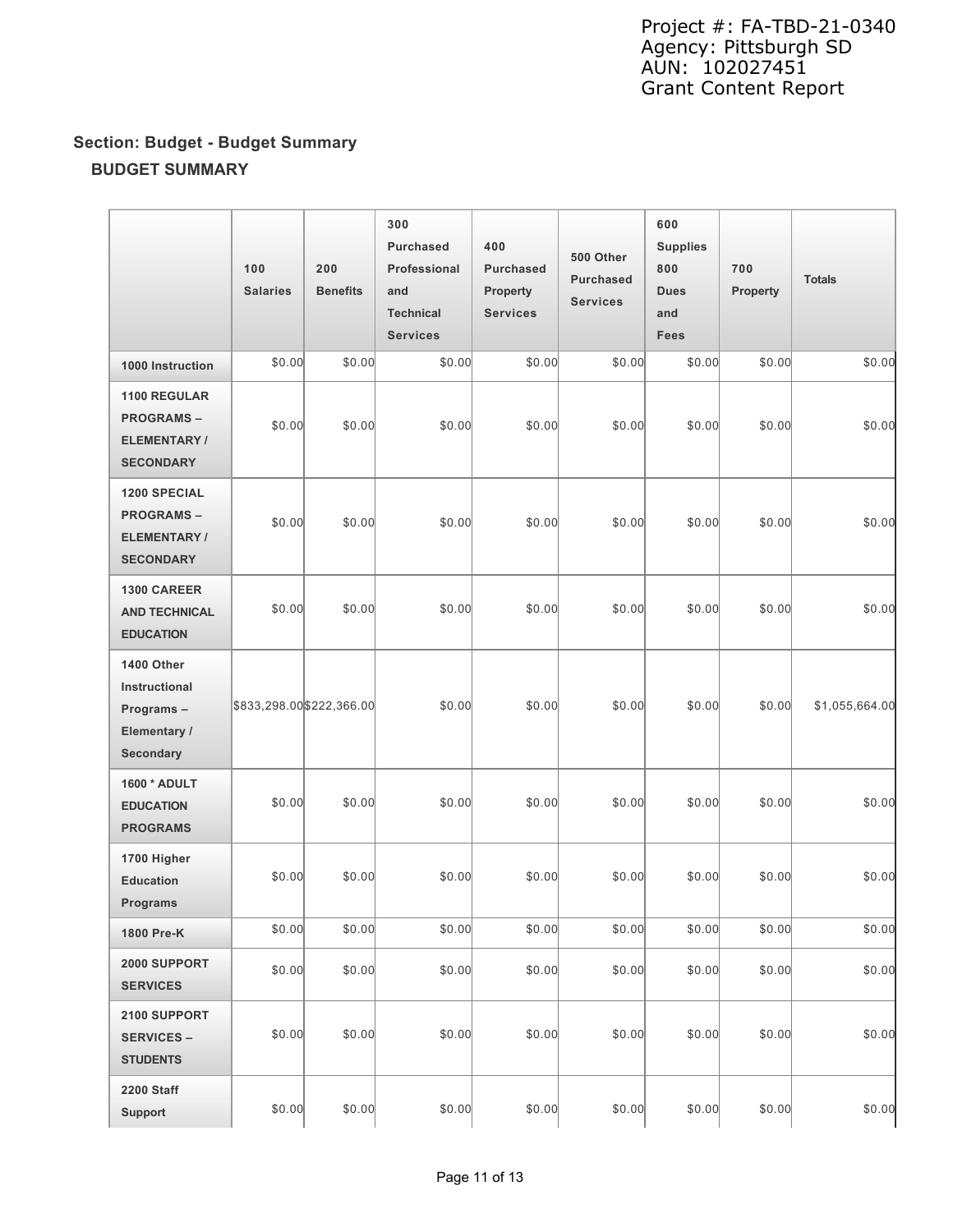|                                                                                                                             | 100<br><b>Salaries</b> | 200<br><b>Benefits</b> | 300<br>Purchased<br>Professional<br>and<br><b>Technical</b><br><b>Services</b> | 400<br><b>Purchased</b><br>Property<br><b>Services</b> | 500 Other<br><b>Purchased</b><br><b>Services</b> | 600<br><b>Supplies</b><br>800<br><b>Dues</b><br>and<br>Fees | 700<br>Property | <b>Totals</b> |
|-----------------------------------------------------------------------------------------------------------------------------|------------------------|------------------------|--------------------------------------------------------------------------------|--------------------------------------------------------|--------------------------------------------------|-------------------------------------------------------------|-----------------|---------------|
| <b>Services</b>                                                                                                             |                        |                        |                                                                                |                                                        |                                                  |                                                             |                 |               |
| 2300 SUPPORT<br><b>SERVICES -</b><br><b>ADMINISTRATION</b>                                                                  | \$0.00                 | \$0.00                 | \$0.00                                                                         | \$0.00                                                 | \$0.00                                           | \$0.00                                                      | \$0.00          | \$0.00        |
| 2400 Health<br><b>Support</b><br><b>Services</b>                                                                            | \$0.00                 | \$0.00                 | \$0.00                                                                         | \$0.00                                                 | \$0.00                                           | \$0.00                                                      | \$0.00          | \$0.00        |
| 2500 Business<br><b>Support</b><br><b>Services</b>                                                                          | \$0.00                 | \$0.00                 | \$0.00                                                                         | \$0.00                                                 | \$0.00                                           | \$0.00                                                      | \$0.00          | \$0.00        |
| 2600 Operation<br>and Maintenance                                                                                           | \$0.00                 | \$0.00                 | \$0.00                                                                         | \$0.00                                                 | \$0.00                                           | \$0.00                                                      | \$0.00          | \$0.00        |
| 2700 Student<br>Transportation                                                                                              | \$0.00                 | \$0.00                 | \$0.00                                                                         | \$0.00                                                 | \$0.00                                           | \$0.00                                                      | \$0.00          | \$0.00        |
| 2800 Central<br><b>Support</b><br><b>Services</b>                                                                           | \$0.00                 | \$0.00                 | \$0.00                                                                         | \$0.00                                                 | \$0.00                                           | \$0.00                                                      | \$0.00          | \$0.00        |
| 3000<br><b>OPERATION OF</b><br>NON-<br><b>INSTRUCTIONAL</b><br><b>SERVICES</b>                                              | \$0.00                 | \$0.00                 | \$0.00                                                                         | \$0.00                                                 | \$0.00                                           | \$0.00                                                      | \$0.00          | \$0.00        |
| 3100 Food<br><b>Services</b>                                                                                                | \$0.00                 | \$0.00                 | \$0.00                                                                         | \$0.00                                                 | \$0.00                                           | \$0.00                                                      | \$0.00          | \$0.00        |
| 3200 Student<br><b>Activities</b>                                                                                           | \$0.00                 | \$0.00                 | \$0.00                                                                         | \$0.00                                                 | \$0.00                                           | \$0.00                                                      | \$0.00          | \$0.00        |
| 3300 Community<br><b>Services</b>                                                                                           | \$0.00                 | \$0.00                 | \$0.00                                                                         | \$0.00                                                 | \$0.00                                           | \$0.00                                                      | \$0.00          | \$0.00        |
| <b>4000 FACILITIES</b><br><b>ACQUISITION,</b><br><b>CONSTRUCTION</b><br><b>AND</b><br><b>IMPROVEMENT</b><br><b>SERVICES</b> | \$0.00                 | \$0.00                 | \$0.00                                                                         | \$0.00                                                 | \$0.00                                           | \$0.00                                                      | \$0.00          | \$0.00        |